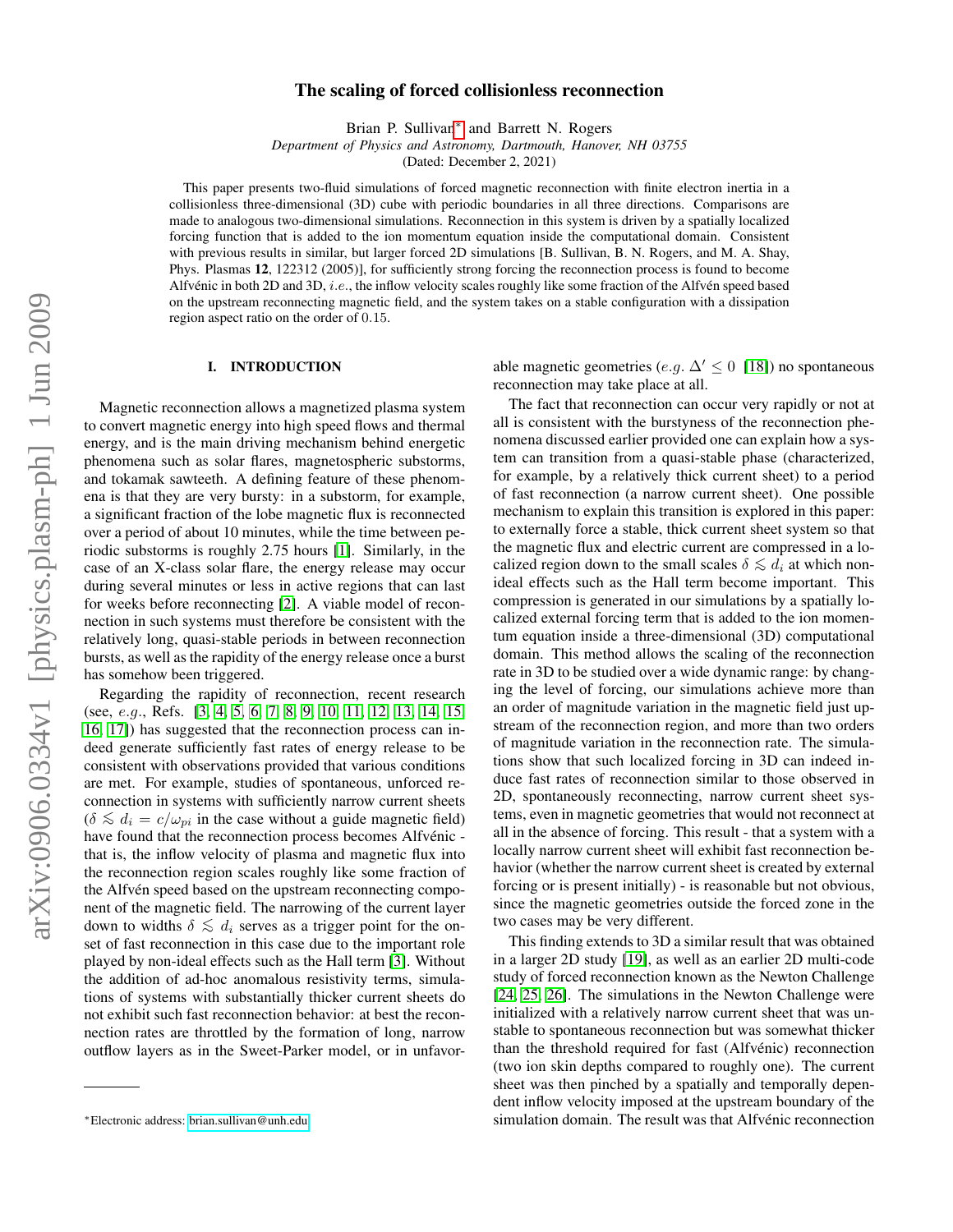indeed occurred in all studies that included the Hall term, albeit with reconnection rates  $\sim 20\% - 50\%$  lower than those found in studies of spontaneous (unforced) reconnection in systems with somewhat narrower current sheets (one ion skin depth). The work described here goes beyond the Newton Challenge to explore, over a wide range of parameters, the scaling of forced magnetic reconnection in a tearing mode stable ( $\Delta' \leq 0$ ) system with an initially broad current sheet and a forcing function that is spatially localized in 3D.

Several limitations of the present work that are worth noting. Our simulations explore the dynamics of forced reconnection in a cubical box of 25.6 ion skin depths (the 3D analog of the GEM Challenge system [\[3\]](#page-7-2)) using a simple isothermal two-fluid model [\[9\]](#page-7-8) and periodic boundary conditions. The frozen-in condition is broken at the smallest scales in this model by electron inertia and numerical diffusion effects. Particle simulations of reconnection, on the other hand, have shown that non-gyrotropic pressure tensor effects, which are not included here, should play the dominant role in this regard. Past 2D studies of unforced reconnection (see, for example, Refs. [\[3,](#page-7-2) [4,](#page-7-3) [5,](#page-7-4) [6,](#page-7-5) [7,](#page-7-6) [8\]](#page-7-7)) have suggested that the reconnection rate is not strongly sensitive to this difference, and it is hoped that this insensitivity carries over to the present study. In addition, 2D particle simulations in much larger boxes are currently being used to study the sensitivity of the reconnection process to the boundary conditions and the physics of the electron diffusion region [\[27,](#page-8-8) [28,](#page-9-0) [29,](#page-9-1) [30,](#page-9-2) [31\]](#page-9-3). Due to the size limitations imposed by the 3D nature of our study, as well as the physical simplicity of our model, these important issues lie outside the scope of the present work.

The organization of this paper is as follows. In section [II](#page-1-0) we describe the simulation model, equilibrium profiles, and forcing function. In section [III](#page-2-0) we present and discuss the results of the simulations included in this study. The main conclusions are summarized in section [IV.](#page-6-0)

### <span id="page-1-0"></span>II. SIMULATION MODEL

Our simulations are based on the two-fluid equations with the addition of a spatially localized forcing term in the ion momentum equation. These equations in normalized form are [\[14\]](#page-7-13):

<span id="page-1-1"></span>
$$
n\left(\partial_t \mathbf{V}_i + \mathbf{V}_i \cdot \nabla \mathbf{V}_i\right) = \mathbf{J} \times \mathbf{B} - \nabla p + F_y \hat{\mathbf{y}} \tag{1}
$$

$$
\partial_t \mathbf{B}' = -\nabla \times \mathbf{E}' \tag{2}
$$

$$
\mathbf{E}' + \mathbf{V}_i \times \mathbf{B} = \frac{1}{n} \left( \mathbf{J} \times \mathbf{B}' - \nabla p_e \right)
$$
 (3)

$$
\partial_t n + \mathbf{V}_i \cdot \nabla n = -n \nabla \cdot \mathbf{V}_i \tag{4}
$$

$$
p_e = nT_e
$$
,  $p_i = nT_i$ ,  $p = p_i + p_e$  (5)

<span id="page-1-2"></span>
$$
\mathbf{B}' = \left(1 - \frac{m_e}{m_i}\nabla^2\right)\mathbf{B}, \mathbf{V}_e = \mathbf{V}_i - \mathbf{J}/n, \mathbf{J} = \nabla \times \mathbf{B}
$$
 (6)

Here  $F_y = F_y(x, y, z, t)$  is the forcing function, the form of which is discussed in below. For simplicity we assume an isothermal equation of state for both electrons and ions (qualitatively similar to the adiabatic case), and thus take  $T_e$  and  $T_i$  to be constant. The normalizations of Eqns. [\(1\)](#page-1-1)-[\(6\)](#page-1-2) are based on constant reference values of the density  $n_0$  and the reconnecting component of the magnetic field  $B_{x0}$ , and are given by (normalized  $\rightarrow$  physical units):  $t \rightarrow$  $\omega_{ci}t, \ \omega_{ci} \ = \ eB_{x0}/(m_ic), \ x \ \rightarrow \ x/d_i, \ \underline{d_{i,e}} \ = \ c/\omega_{pi,e},$  $\omega_{pi,e}^2 \, = \, 4 \pi n_0 e^2 / m_{i,e}, \, n \, \rightarrow \, n / n_0, \, {\bf B} \, \rightarrow \, {\bf B} / B_{x0}, \, {\bf V}_{i,e} \, \rightarrow \,$  ${\bf V}_{i,e}/V_{Ax}, V_{Ax} = \omega_{ci}d_i = B_{x0}/(4\pi n_0 m_i)^{1/2}, T_{i,e} \rightarrow$  $T_{i,e}4\pi n_0/B_{x0}^2, p_{i,e} \to p_{i,e}4\pi/B_{x0}^2, \mathbf{J} \to \mathbf{J}/(n_0eV_{Ax}),$  and  $F_y \rightarrow F_y d_i/(m_i n_0 V_{Ax}^2)$ . Our algorithm employs fourthorder spatial finite differencing and the time stepping scheme is a second-order accurate trapezoidal leapfrog [\[32,](#page-9-4) [33\]](#page-9-5) . We consider a cubical 3D simulation box with physical dimensions  $L \times L \times L = 25.6d_i \times 25.6d_i \times 25.6d_i$  (so that  $L = 25.6$ ) in normalized units) and periodic boundary conditions imposed at  $x = \pm L/2, y = \pm L/2$ , and  $z = \pm L/2$ . The simulation grid is  $n_x \times n_y \times n_z = 128 \times 256, \times 128$ , yielding grid scales of  $\Delta_x = \tilde{\Delta_z} = 0.2$  and  $\Delta_y = 0.1$ . The electron to ion mass ratio is  $m_e/m_i = 1/25$  so that the normalized electron skin depth is  $d_e = \sqrt{m_e/m_i} = 0.2$ . The frozen-in law for electrons is broken primarily by the presence of finite electron inertia, which is manifested by the  $m_e$  terms in the definition of  $B'$  in Eq. [\(6\)](#page-1-2). Very near the x-points, however, the electron inertia terms become weak in quasi-steady conditions, since both the  $\partial_t$  and  $\mathbf{v} \cdot \nabla$  terms on the left-hand-side of Eq. [\(1\)](#page-1-1) become small. In these small regions the frozen-in law is mainly broken by numerical diffusion. Past studies of this effect (*e.g.* Ref. [\[34\]](#page-9-6)) have found that the rates of reconnection are relatively insensitive to such grid-level diffusion and are in reasonable agreement with the rates obtained from particle simulations [\[35\]](#page-9-7).

# A. Initial Equilibrium

We begin with a one dimensional equilibrium. Three dimensional effects will enter via the forcing function described in the next section. The normalized magnetic field and density profiles in our initial equilibrium are given by:

$$
\mathbf{B}(y) = \sin\left[\frac{2\pi}{L}\left(y + \frac{L}{4}\right)\right]\hat{\mathbf{x}} \tag{7}
$$

$$
n(y) = 1 + \frac{1 - B_x^2}{2(T_i + T_e)}
$$
 (8)

The boundary conditions are periodic in all three directions. As required by these boundary conditions, B is periodic under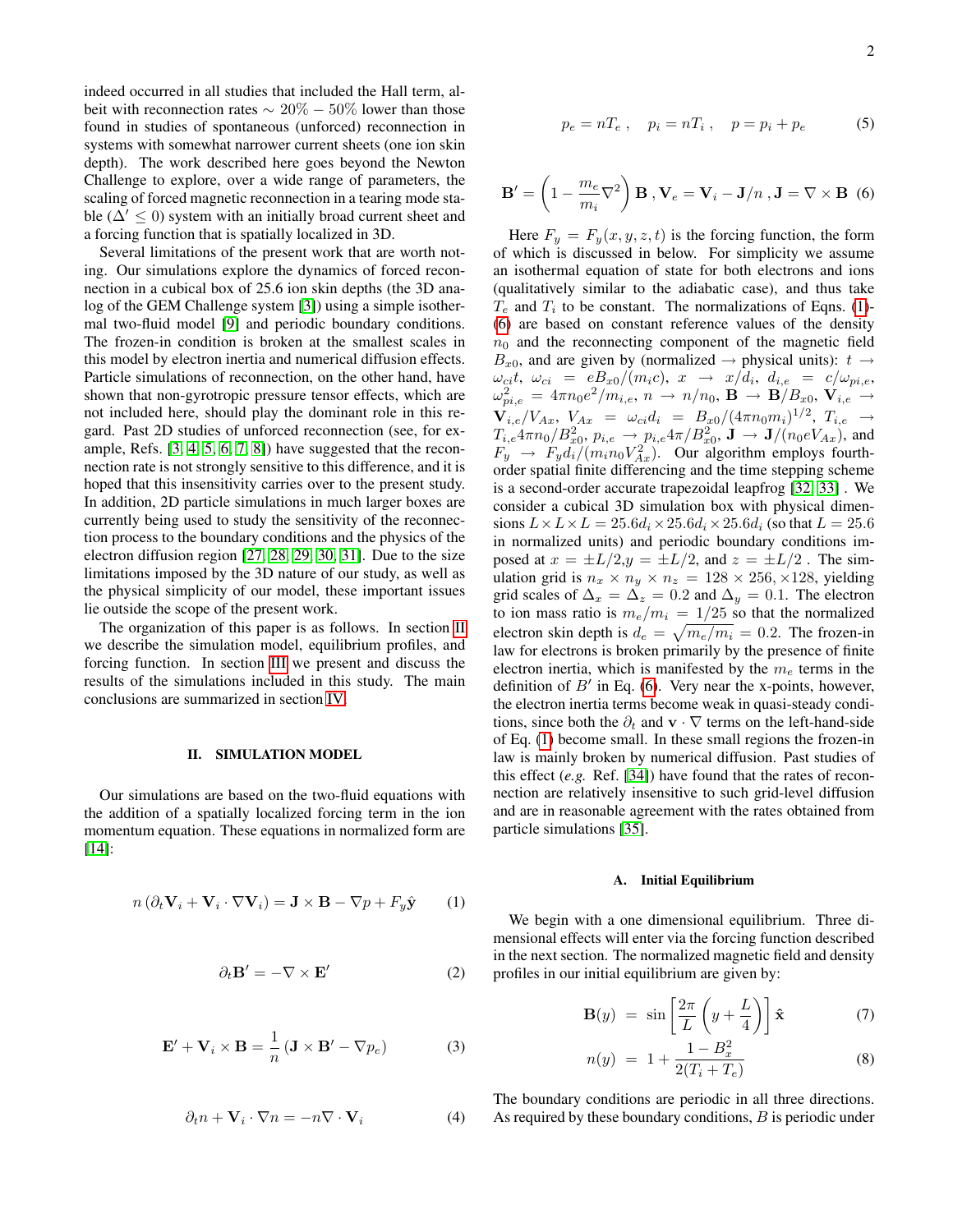$y \rightarrow y + L$ . Note that the normalization parameter  $B_{x0}$  has been chosen so that the peak value of this initial field is unity. From the given form of n it is apparent that  $n = 1$  at this location, or in physical units,  $n = n_0$ . The density profile is chosen to satisfy the total pressure balance condition, which in normalized form is given by

$$
n(T_i + T_e) + \frac{1}{2}B_x^2 = \text{constant}
$$
 (9)

Unless otherwise stated, we take the (constant) total temperature to be  $T_{tot} = T_i + T_e = 1.0$ , or in physical units  $4\pi n_0 T_{tot}/B_{x0}^2 = 1$ , so that the plasma  $\beta$  based on the reconnecting field has a (minimum) value of 2 where  $B_x = 1$ and  $n = 1$ . The density reaches a maximum value of  $n = 1.5$ in the center of the equilibrium current sheets ( $y = \pm L/4$ ) where  $B_x = 0$ . Initially the current is carried entirely by the electrons, while the ions begin at rest. To prevent energy buildup at the grid scale, the simulations include fourth order dissipation in the density and momentum equations of the form  $\mu_4 \nabla^4$  where  $\mu_4 = 5.1 \cdot 10^{-5}$ . To avoid physically artificial effects that can arise from exact reflection symmetries of the initial condition, a small amount of random noise is added to the magnetic field and ion current at the levels  $|\tilde{B}_{max}| \approx 10^{-4}, |\tilde{J}_{i_{max}}| \approx 10^{-4}.$ 

The linear tearing mode stability parameter is defined as  $\Delta' = [\partial_y \psi(y \to 0+) - \partial_y \psi(y \to 0-)]/\psi(y = 0)$  where  $\psi$ is the perturbation in flux the function [\[18\]](#page-8-3). In our system it is given by [\[36\]](#page-9-8):

$$
\Delta'(k_x) = -\left(2k_0\sqrt{\frac{k_x^2}{k_0^2} - 1}\right) \tan\left(\sqrt{\frac{k_x^2}{k_0^2} - 1}\right), \quad (10)
$$

where  $k_0 = 2\pi/L$ . Since periodicity along the x direction requires  $k_x \ge 2\pi/L$  and thus  $k_x^2/k_0^2 \ge 1$ , one sees that  $\Delta' \le 0$ . Therefore, as noted in the introduction, the system we consider is stable to tearing modes in the absence of forcing and exhibits no spontaneous reconnection.

### B. Forcing Function

The initial 1D equilibrium described in the previous section does not contain a pre-seeded x-line. Rather, we employ a forcing function to drive plasma and magnetic flux into the region surrounding the point  $(x, y, z) = (L/4, -L/4, 0)$ , thereby forming an x-line along z through that location. The forcing function has the general form  $F_y(x, y, t)$  =  $X(x)Y(y)Z(z)\Theta(t)$ . Along x and z the forcing function is a gaussian with widths  $w_x$  and  $w_z$ , respectively, centered at  $(x, z) = (+L/4, 0):$ 

$$
X(x) = \exp\left\{-\left[\frac{(x - L/4)}{w_x/2}\right]^2\right\},\
$$
  

$$
Z(z) = \exp\left\{-\left(\frac{z}{w_z/2}\right)^2\right\}
$$
 (11)

Along the inflow  $(y)$  direction, the forcing function is antisymmetric in y about  $y = -L/4$ . It varies linearly with y close to the reconnection point and then levels off to a constant value  $(Y \rightarrow \pm 1)$  over a distance of ~ 2w<sub>y</sub> upstream of the x-point:

$$
Y(y) = \tanh\left(\frac{y - L/4}{w_y}\right) - \tanh\left(\frac{y + L/4}{w_y}\right) + 1 \quad (12)
$$

The temporal behavior of the forcing is controlled by the function  $\Theta(t)$ . This function starts at zero and increases monotonically with time at the rate  $d\Theta/dt \sim 1/\tau_f = 0.1$ until it plateaus at the value  $F_{\infty}$ :

$$
\Theta(t) = F_{\infty} \tanh\left(\frac{t}{|F_{\infty}|\tau_f}\right) \tag{13}
$$

Since the initial slope of  $\Theta(t)$  and hence the initial rate of ramping is held constant at  $1/\tau_f = 0.1$  from one simulation to the next, it takes more time to ramp up to the stronger levels of forcing (roughly  $\tau \sim |F_{\infty}|\tau_f$ ).

In our simulations the spatial and temporal structure of the forcing is controlled by the parameters  $w_x, w_y, w_z, \tau_f$ , and  $F_{\infty}$ . The appropriate choice of these parameters presumably varies from system to system, depending on the physical application under consideration and the nature of the forcing agent. In this study, as a first step, we examine the reconnection behavior as a function of the asymptotic strength of the forcing function  $F_{\infty}$ , holding the other forcing function parameters fixed at values that are convenient for the size of our simulations,  $e.g. w_x = w_z = 5.0d_i, \tau_f = 1.25\omega_{ci}^{-1}$ . In the substantially larger system considered in Ref. [\[19\]](#page-8-4), the authors employed a proportionally broader forcing function with results similar to those described here. The detailed study of how the geometry of the forcing function impacts the reconnection is left for future work.

### <span id="page-2-0"></span>III. NUMERICAL RESULTS

This study includes ten simulations. Five are two dimensional and differ from each other only in the asymptotic level of forcing  $F_{\infty}$ . These five simulations are included as a baseline for comparison with the other five, which are three dimensional with forcing localized as a gaussian in the out of plane direction. In the 3D simulations, the width of the forcing function along z is equal to its width along  $x (w_x = w_z = 5.0d_i)$ . In the next section we will describe the results of a typical 2D run and then compare to a similar 3D case. First, however, some important definitions are required.

Following Ref. [\[14\]](#page-7-13) and our previous 2D work [\[19\]](#page-8-4), we focus on the ion inflow  $V_{in}$  (=  $V_{y}$ ), outflow  $V_{out}$  (=  $V_{x}$ ), upstream reconnecting magnetic field  $B_d$  (=  $B_x$ ), and upstream density  $n_d$ , near the boundaries of the ion dissipation region where the ions decouple from both the electrons and the magnetic field. As found in earlier work [\[19\]](#page-8-4), the ion and electron velocities typically decouple approximately  $0.5c/\omega_{pi}$ upstream of the x-point below the center of the forcing function, and we therefore measure the upstream quantities  $V_{in}$ ,  $B_d$ , and  $n_d$  at this location  $(+L/4, -L/4 \pm 0.5, 0)$ . The reconnecting component of the magnetic field does not vary strongly as a function of  $y$  between 0.5 and 1.0 ion skin depths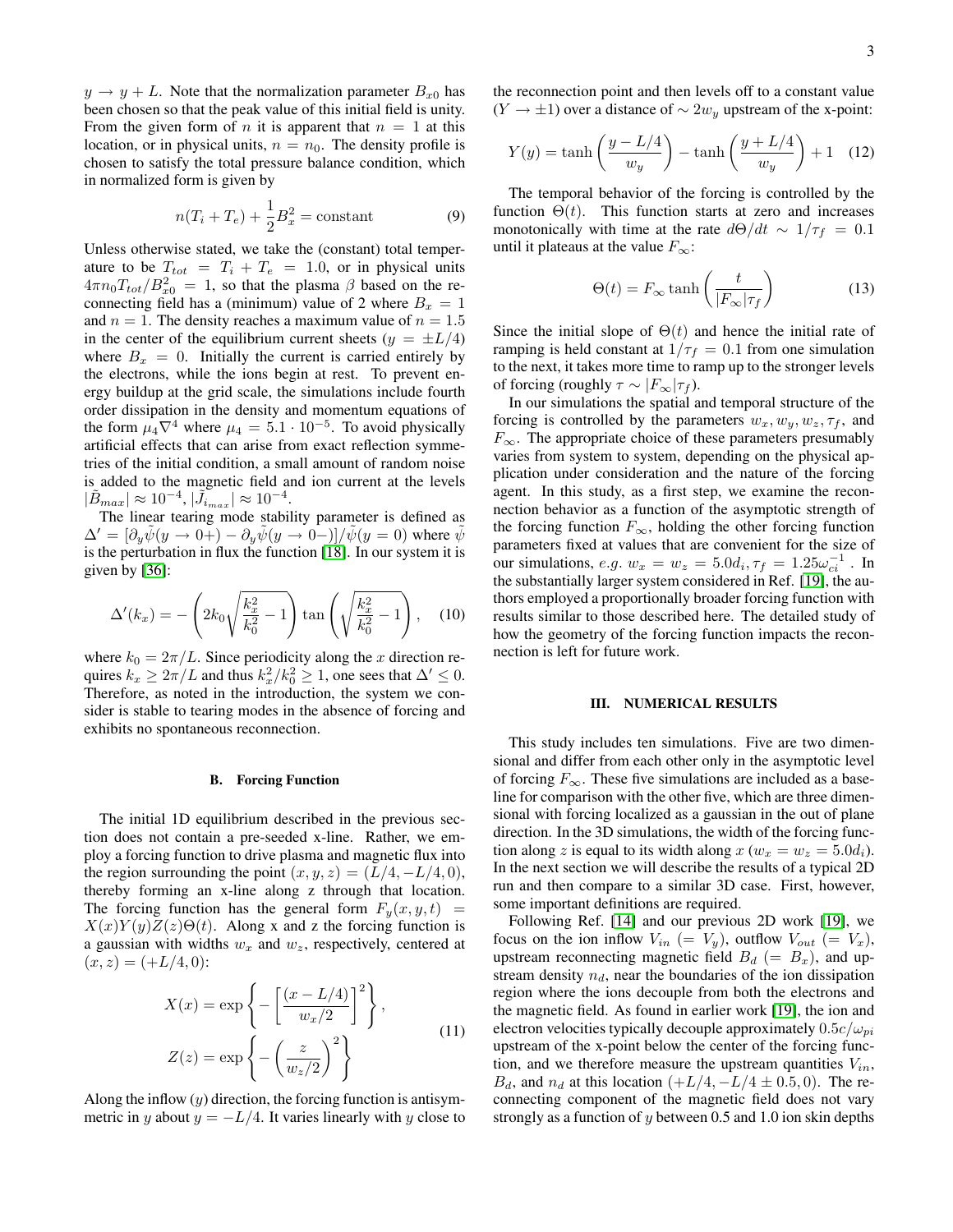upstream of the x-point; therefore, the results presented here are not strongly dependent upon the method used to determine the upstream edge of the dissipation region. This holds in both 2D and 3D.

The electron outflow (*i.e.* outflow in the x-direction) typically becomes quite large very close to the x-point and can be in excess of the ion Alfvén speed. However, at the downstream edge of the dissipation region, the electrons slow down to flow roughly with the ions. The location where the two flows come together is typically close to the location of the maximum in  $V_{ix}$ . Therefore the downstream edge of the dissipation region is taken to be the location of the maximum in  $V_{ix}$ . Defining the downstream edge as the location of the ionelectron velocity crossover point yields nearly identical results [\[14,](#page-7-13) [19\]](#page-8-4).

A last important definition concerns the reconnection rate. In 2D, the reconnection rate is defined as the time derivative of the reconnected magnetic flux inside the magnetic island *per unit length* in the (uniform) *z* direction:

<span id="page-3-1"></span>
$$
R_0 = \frac{\partial}{\partial t} \int_{x_o}^{x_x} B_y(x, -L_y/4) dx, \tag{14}
$$

where  $y = -L/4$  is the plane where  $B_x = 0$ , and  $x_x, x_o$  are the x-locations of the x-point and o-point, respectively. A *total* reconnection rate (rather than a rate per unit length) cannot be defined in the 2D limit, since the uniformity of the system along  $z$  implies that the total reconnected flux is infinite. This is not the case in the 3D simulations discussed here, in which the extent of the magnetic island and the total reconnected flux are both finite in the  $z$  direction. Thus in 3D it is natural to define the reconnection rate as simply the time derivative of the *total* reconnected flux inside the magnetic island:

<span id="page-3-0"></span>
$$
R_{tot} = \frac{\partial}{\partial t} \int_{A} B_y dx \, dz \tag{15}
$$

where A is the area of the magnetic island (found numerically using field-line tracing) in the central plane of the equilibrium current sheet  $y = -L_y/4$ . Fig. [\(1\)](#page-4-0) shows a time series  $B_y$  in this plane in a simulation discussed in the next section. The location of the forcing function, centered at  $(x, z) = (6.4, 0)$ , can be discerned from the dipolar signature in the right half of the figures. As we show below, nearly all the reconnected flux is inside this roughly circular region under the forcing function. (In both 2D and 3D, small secondary islands are also typically present; however, the total flux in these islands is small and they have no significant impact on the reconnection rates reported here.) The 3D reconnection rate given by Eq. [\(15\)](#page-3-0) has physical units of [flux/time], in contrast to Eq. [\(14\)](#page-3-1), which has physical units of [flux/time/length]. To compare the 2D and 3D reconnection rates, the 3D rate therefore must be somehow translated into a reconnection rate per unit length, as in 2D. No unique way exists to do this, making a meaningful comparison of the 2D and 3D reconnection rates difficult. Two crude approaches to such a comparison, however, are discussed further in the following section.

# A. Temporal Behavior

Fig. [\(2\)](#page-5-0) shows time series of the dissipation region parameters in typical 2D (left) and 3D (right) simulations. In the 2D simulation, the asymptotic upstream forcing strength is  $F_{\infty} = 0.15$ , as seen from the solid curve in Fig. [\(2g](#page-5-0)). Note the level of forcing has become constant by  $t \approx 3$ . In panel (a), we plot the outflow velocity (dashed curve), and 5 times the inflow velocity (dotted curve) in the 2D case (the factor of 5 serves to place the quantities on a similar scale). As the forcing is turned on, the inflow velocity increases, causing the pressure and density (panel c) to mount under the forcing function. This back pressure causes the inflow velocity to level off and then decrease around  $t \approx 4.5$ . Magnetic flux also piles up under the forcing function causing the upstream field to increase, as seen in panel (e) during the period  $t < 12$ . Consistent with past studies  $(e,q, \text{Refs. } [14, 16, 19])$  $(e,q, \text{Refs. } [14, 16, 19])$  $(e,q, \text{Refs. } [14, 16, 19])$  $(e,q, \text{Refs. } [14, 16, 19])$  $(e,q, \text{Refs. } [14, 16, 19])$ , at about  $t \sim 12$ , when the flux pile-up has narrowed the current sheet to about an ion skin depth, the layer opens up into a Petscheklike configuration and fast reconnection begins, as can be seen by the rise in the reconnection rate  $R_0$  in panel (g). This onset of reconnection causes  $V_{in}$  to increase again and  $B_d$  to level off, indicating that the rate of reconnection is sufficient to prevent further pile up of upstream flux,  $i.e.$  flux is liberated from the dissipation region by reconnection at a rate comparable to that with which flux is pumped into the region, so that  $B_d$  is stable for an extended period ( $t \sim 10 - 25$ ). The ratio  $V_{in}/V_{out} \sim 0.1 - 0.2$  in this phase is consistent with continuity arguments: Assuming in the 2D case that the ion diffusion region has a width  $2\delta$  and a length  $2D$ , the approximate incompressibility of the ion flow yields  $V_{in}D \sim V_{out}\delta$ or  $V_{in}/V_{out} \sim \delta/D$ . As shown in Fig. [\(3\)](#page-6-1), the value of  $\delta/D$ is typically between 0.1 - 0.2. Here  $\delta/D$  is computed by dividing the half-width at half-max of the current sheet at the location of the x-line by the distance from the x-line to the location of the peak ion outflow velocity along  $x$ . The aspect ratio varies somewhat in time, approaching some minimum value then generally becoming slightly larger again as the current sheet opens up and shortens into a Petschek-like configuration. Strong reconnection continues in the 2D system for about another 10 time units beyond the final time  $(t = 25)$ shown in the figures, at which point the system runs out of magnetic flux to reconnect and the reconnection rate drops sharply to zero. The features described here are observed at all levels of forcing in 2D that are sufficiently strong to trig-ger Alfvénic reconnection. In Ref. [\[19\]](#page-8-4) qualitatively similar results were found in a larger  $(L \times L = 102.4d_i \times 102.4d_i)$ 2D system. Several differences are apparent in comparing the 2D data shown in left half of Fig. [\(2\)](#page-5-0) with the 3D data in the right half. For example, the enhancement in the density (panel d) and upstream magnetic field (panel f) are weaker or more gradual in 3D than in 2D. This results from a key difference between 2D and 3D: in 2D flux can compress upstream of the current sheet or it can reconnect, flowing out along  $x$ . Similarly, density can build up under the forcing function or it can be cleared out by reconnection. In 3D, plasma and magnetic flux have the option of either reconnecting or flowing away from the forced zone along the  $\pm z$  directions. This differ-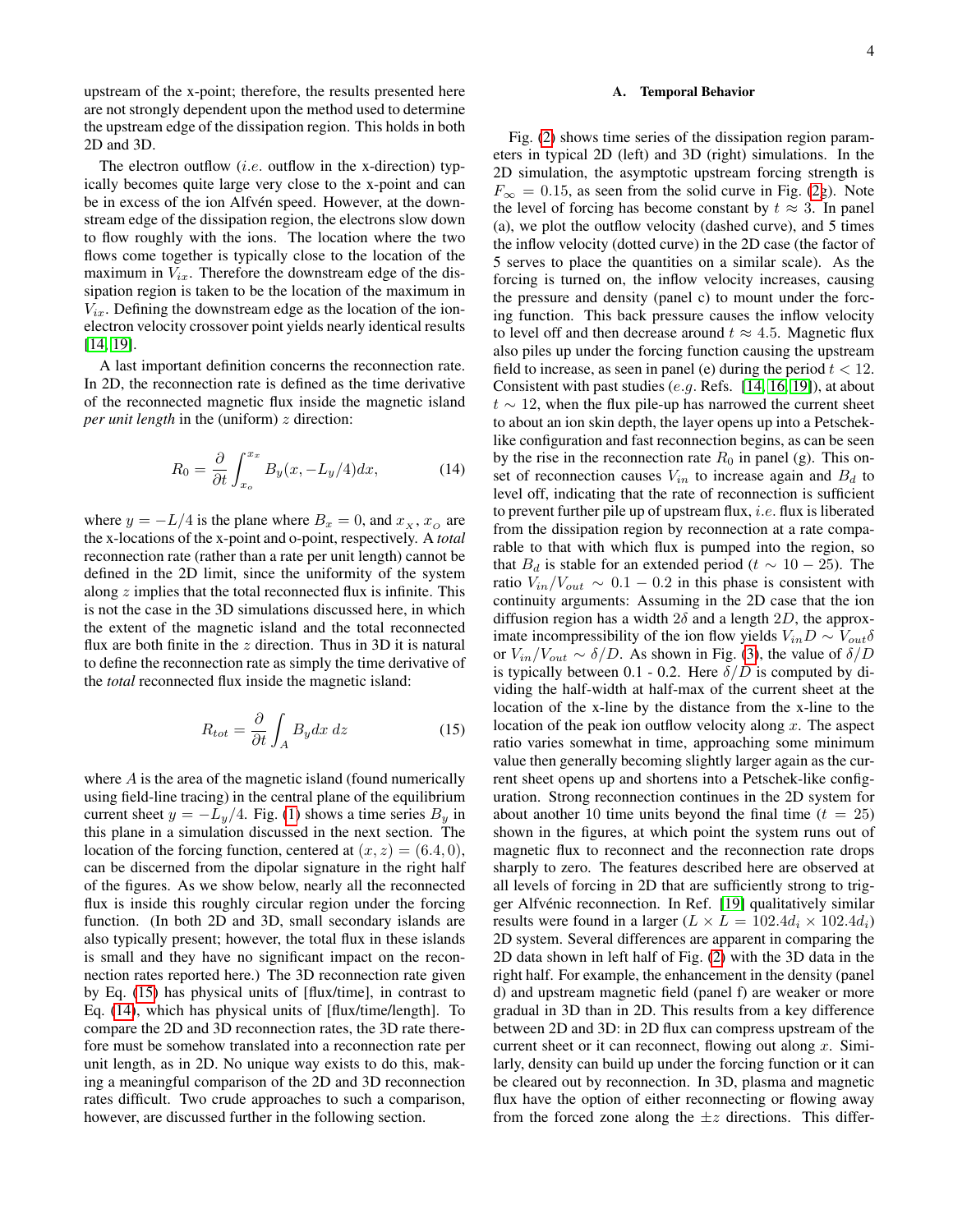

<span id="page-4-0"></span>FIG. 1: (color online) Time evolution of  $B_y(x, z)$  at  $t = 12.1875$  (left),  $t = 16.875$  (center), and  $t = 20.625$  (right). The reconnected flux moves in the  $-z$  direction. Maximum and minimum values of the plotted quantity are shown above each plot.

ence has at least two important consequences: first, the forcing function is not as effective at compressing plasma and flux in 3D. Indeed, the gradual rise in  $B_d$  seen in Fig. [\(2f](#page-5-0)) results largely from the convection of stronger upstream magnetic field into the reconnection zone rather than from in-situ compression. To partially compensate for this, in Fig. [\(2\)](#page-5-0) we compare 2D and 3D simulations with somewhat different levels of forcing ( $F_{\infty} = 0.2$  in 3D vs.  $F_{\infty} = 0.15$  in 2D as shown in Figs.  $(2g,h)$  $(2g,h)$ ). A second consequence, which we discuss further below, is that the reconnection "efficiency" in 3D is smaller than in 2D – that is, a smaller fraction of the upstream magnetic flux that is initially contained within the forced region is reconnected in 3D than in 2D, making the reconnecting phase of the 3D simulations shorter than those in the 2D runs.

Two measures of the reconnection rate are shown in Fig. [\(2h](#page-5-0)). The dotted curve labeled  $R_0$ , like panel (g), is the integral given by Eq. [\(14\)](#page-3-1) calculated in the  $z = 0$  plane. This quantity is a rough measure of the rate of reconnection immediately under the center of the forcing function. Although one might expect this  $z = 0$  location to yield the largest local reconnection rate, in fact substantially larger values can occur at negative z values near the edge of the forced zone. This can be seen from Fig.  $(4)$ , which shows the *z*-dependence of the reconnected flux per unit  $z$  [Eq. [\(14\)](#page-3-1) without the time derivative] at various times. The area under the curves at a given time yields the total reconnected flux [Eq. [\(15\)](#page-3-0) without the time derivative]. The flux distributions become skewed to the left at later times due to the dragging of the magnetic field by the electrons. This leftward electron flow carries the bulk of the (rightward) electric current density that supports the reversal in the reconnecting magnetic field  $J_z \propto dB_x/dy$ . The transport of reconnected flux by the electron flow can also be seen in the downward drift of the  $B_y$  profile in the center of the sheet shown in Fig. [\(1\)](#page-4-0). This effect has also been reported in other studies of three-dimensional reconnection (see, for example, Refs. [\[20,](#page-8-9) [21,](#page-8-10) [22,](#page-8-11) [23\]](#page-8-12)). A second measure of the reconnection rate is shown as the dashed curve in Fig. [\(2h](#page-5-0)) labeled  $R_{tot}/10$ . This curve depicts the total reconnection rate  $R_{tot}$  given by Eq. [\(15\)](#page-3-0) divided by the full width of the forcing function along  $z(2w_z = 10.0d_i)$ . As can be seen from Fig. [\(4\)](#page-6-2), this width roughly characterizes the extent along  $z$  of the reconnected flux distribution and thus  $R_{tot}/10$  is a crude measure of the average reconnection rate per unit length in the 3D system. Although the reconnection rates as characterized by these measures are somewhat smaller in the 3D system than those in the 2D case, we show in the the following section that, when the 2D and 3D reconnection rates are plotted as a function of the instantaneous values of the upstream reconnecting magnetic field [Figs. [\(2e](#page-5-0),f)], similar results are obtained. That is, for a given value of the upstream magnetic field, the rates of reconnection characterized by either  $R_0$  or  $R_{tot}/10$  are roughly comparable to the corresponding 2D values. Another feature apparent in the 3D data of Fig. [\(2\)](#page-5-0) is the downturn in the reconnection rate (panel h) and upstream field (panel f) seen at  $t \approx 23$ . At this time, nearly all of the magnetic flux in the forced zone has been expelled by the forcing function, and thus the system has effectively run out of flux to reconnect. This is much earlier than the otherwise similar collapse in the 2D reconnection rate at  $t \approx 38$ . As was noted earlier, less flux is reconnected in 3D because the plasma and magnetic field are free to flow outward along the  $\pm z$  directions without reconnecting. In 2D, the uniformity of the system along z prevents any net transport of flux in that direction, and a much larger fraction of the initial upstream flux in 2D (over 70% percent compared to about 10% in 3D) ends up inside the magnetic islands at late times.

A final difference between 2D and 3D evident from Figs.[\(2a](#page-5-0),b) is that the ratio  $V_{in}/V_{out}$  in 3D is enhanced by roughly a factor of two over the 2D case. Given that the layer aspect ratio  $\delta/D$  [Fig. [\(3\)](#page-6-1)] shows a much smaller increase, this enhancement is inconsistent with the 2D continuity argument described earlier,  $V_{in}/V_{out} \sim \delta/D$ . In the 3D simulations, however, the continuity relation must be modified by a geometric factor. In 2D, the ion outflow from the reconnection region is almost entirely along the  $x$  direction with  $V_{ix} \gg V_{iz}$ . In 3D, as one can see from the snapshot shown in Fig. [\(5\)](#page-7-14), the ion outflow is nearly omnidirectional with  $V_{iz} \sim V_{ix}$ , and the ion diffusion region is disk-shaped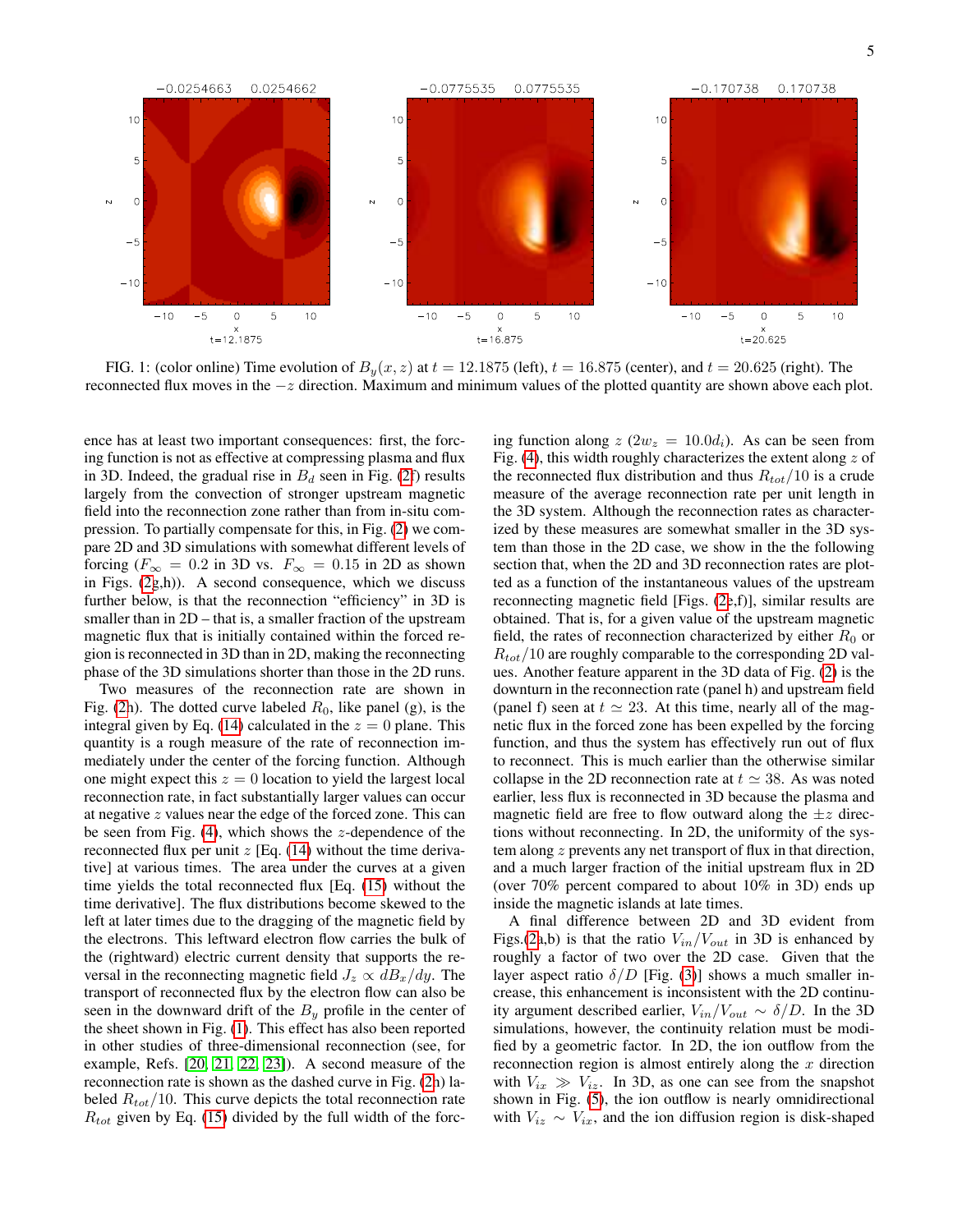

<span id="page-5-0"></span>FIG. 2: Time series of the dissipation region parameters in 2D(left) and 3D(right) with  $F_{\infty} = 0.15$ , and 0.2, respectively.

(like a hockey puck) rather than rectangular. Assuming this disk has radius  $D$  and half-thickness  $\delta$ , plasma will thus flow into an area  $A_{in} = \pi D^2$  (one surface of the disk) and out through an area  $A_{out} = 2\pi D\delta$ . Continuity then demands that  $V_{in}A_{in}=V_{out}A_{out}$  or

$$
V_{in} = \left(\frac{A_{out}}{A_{in}}\right) V_{out} = \left(\frac{2\pi D\delta}{\pi D^2}\right) V_{out} = \left(\frac{2\delta}{D}\right) V_{out}.
$$
\n(16)

Thus, for the same aspect ratio  $\delta/D$ , one would expect

 $V_{in}/V_{out}$  to be a factor of two larger in the 3D case, as indeed it is.

# B. Scaling of Reconnection

In this section we test two simple scaling relations for the plasma outflow and reconnection rate that have been found in past studies to characterize reconnection in some forced and unforced 2D systems (e.g. [\[3,](#page-7-2) [12,](#page-7-11) [14,](#page-7-13) [19,](#page-8-4) [37,](#page-9-9) [38,](#page-9-10) [39,](#page-9-11) [40\]](#page-9-12)).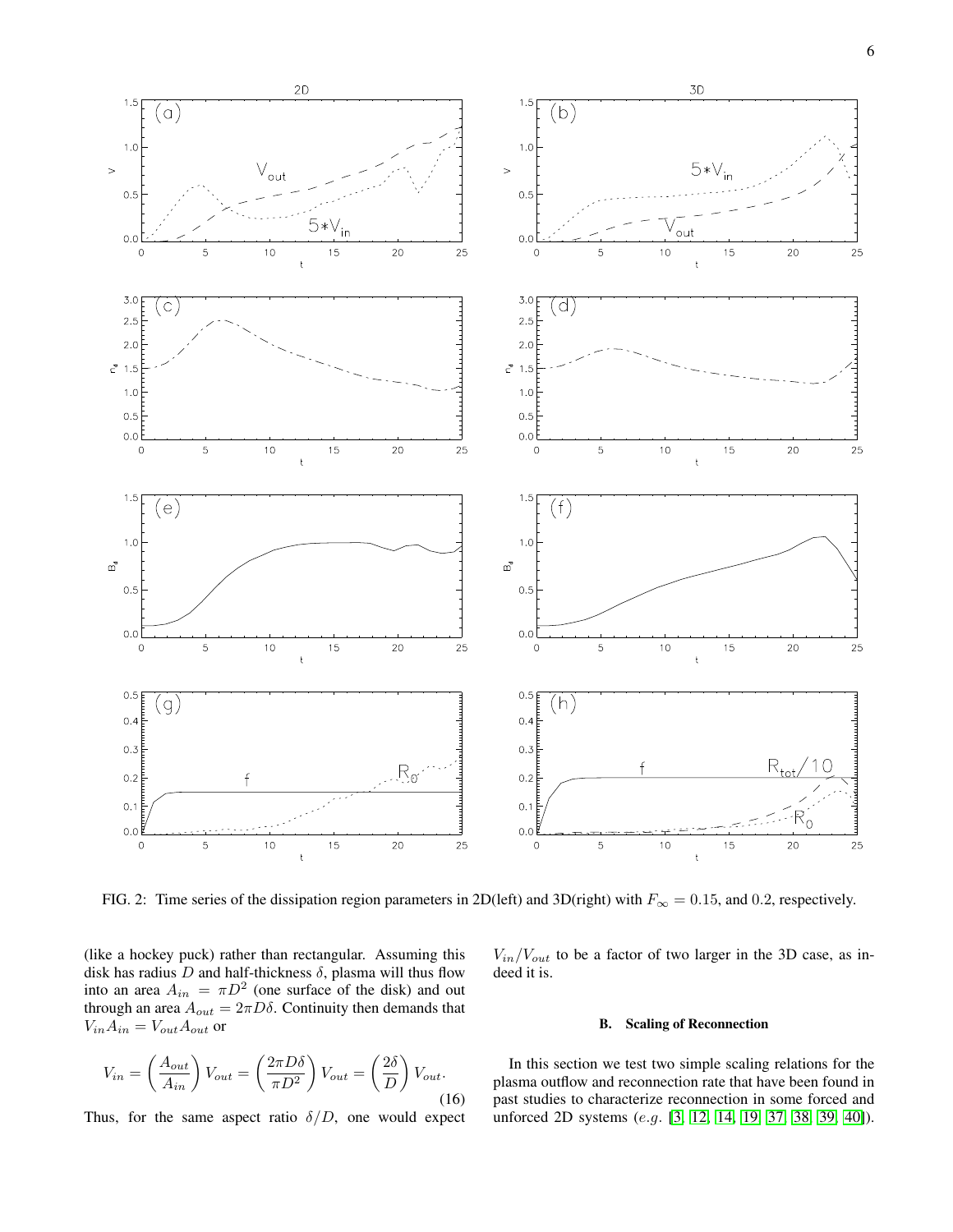

<span id="page-6-1"></span>FIG. 3: Time series of the aspect ratio of the dissipation region vs. time in 2D (solid curve) and 3D (dashed curve. (Same simulations as the data shown in Fig.( [2\)](#page-5-0))

 $0.01$  $0.012$  $= 37.5$  $0.01($ flux/unit Z  $0.008$ 33.75  $0.006$ function/100  $0.004$  $0.002$  $t = 26.25$  $0.000$  $-10$  $-5$  $\overline{5}$  $10$  $\frac{0}{Z}$ 

<span id="page-6-2"></span>FIG. 4: Time evolution of the reconnected flux per unit z as a function of z (solid curves), and the shape of the forcing function(dashed curve).

In the case of the outflow, the dynamics that cause reconnected field lines to accelerate plasma away from the x-point are similar to those of an Alfvén wave, and so  $V_{out} \sim V_{Ad}$ where  $V_{Ad} = B_d/\sqrt{4\pi m_i n}$ . Regarding the reconnection rate, for a given dissipation region of length D and thickness  $\delta$ , the continuity arguments discussed in the last section yield  $V_{in} \sim C_0(\delta/D)V_{Ad}$  where  $C_0 \sim 1$  in 2D and  $C_0 \sim 2$  in 3D. Assuming this inflow along  $y$  carries an  $x$ -directed magnetic field  $B_d$  into the dissipation region, the rate of reconnection per unit length along  $z$  (equivalent to the rate at which magnetic flux enters the reconnection zone per unit length along

z) is  $V_{in}B_d$ . We therefore expect:

$$
V_{out} \sim \left(\frac{\delta}{D}\right) \frac{B_d}{\sqrt{4\pi m_i n}}\tag{17a}
$$

$$
R_0 \sim V_{in} B_d \sim \left(\frac{C_0 \delta}{D}\right) \frac{B_d^2}{\sqrt{4\pi m_i n}}.
$$
 (17b)

Note the reconnection rate  $R_0$  is predicted to scale with the *square* of the upstream field. In normalized units, isolating the upstream field  $B_d$  as the independent variable, these become

<span id="page-6-3"></span>
$$
V_{out} n^{1/2} \sim \left(\frac{\delta}{D}\right) B_d \tag{18a}
$$

<span id="page-6-4"></span>
$$
R_0^{1/2} n^{1/4} \sim \left(\frac{C_0 \delta}{D}\right)^{1/2} B_d \tag{18b}
$$

We now test these scaling laws under the assumption that  $\delta/D$ has an approximately constant value (on the order of  $0.1 - 0.2$ ) over the duration of the Alfvénic phase of the reconnection process. In Figs. [\(6a](#page-8-13),b), to test the validity of Eq. [\(18a\)](#page-6-3), the quantity  $V_{out}\sqrt{n_d}$  is plotted versus  $B_d$  with time as a parameter. Each curve represents data from a single simulation and is labeled by the value of  $F_{\infty}$  for that simulation. A sixth 2D simulation with  $F_{\infty} = 0.025$  is included to extend the range of data. (This weakest level of forcing is insufficient to produce Alfvénic reconnection in 3D, so no 3D analog for this simulation is included.) The dotted line of slope unity, plotted for reference, represents an outflow velocity equal to the upstream Alfvén speed based on  $B_d$ . At the stronger forcing levels, the data are indeed in rough agreement with the predicted scaling, albeit with significant, order-unity time variations within any given simulation. At the weakest forcing levels, the outflow (like the reconnection rate discussed in a moment) falls below the predicted scaling. The forcing strength in these simulations is insufficient to narrow the current sheet down to the ion skin depth scale, and fast reconnection is never triggered. In Figs. [\(6c](#page-8-13),d), the quantity  $R_0^{1/2} n_d^{1/4}$  $d^{1/4}$  is plotted vs.  $B_d$  to test the scaling of the reconnection rate given by Eq. [\(18b\)](#page-6-4). Plots based on  $R_{tot}/10$  rather than  $R_0$  yield slightly larger but similar results. The dotted lines represent the expected scaling, assuming that  $V_{out}/V_A = 1.0$  and that the system has an unvarying dissipation region aspect ratio of  $(\delta/D) = 1/5$  (steeper line) or  $(\delta/D) = 1/10$  (less steep). At the later times when the reconnection rates are highest, the data in the more strongly forced simulations roughly follow the expected trend. In the most weakly forced runs, however, the scaling progressively breaks down; the perturbation of the current sheet in these cases is insufficient to trigger fast reconnection before a nearly force-balanced state is reached.

### <span id="page-6-0"></span>IV. CONCLUSIONS

We have examined the scaling behavior of reconnection in a forced, three-dimensional, periodic system using two-fluid simulations with finite electron inertia. The forcing in the simulations was driven by a spatially localized forcing function added to the ion momentum equation inside the computational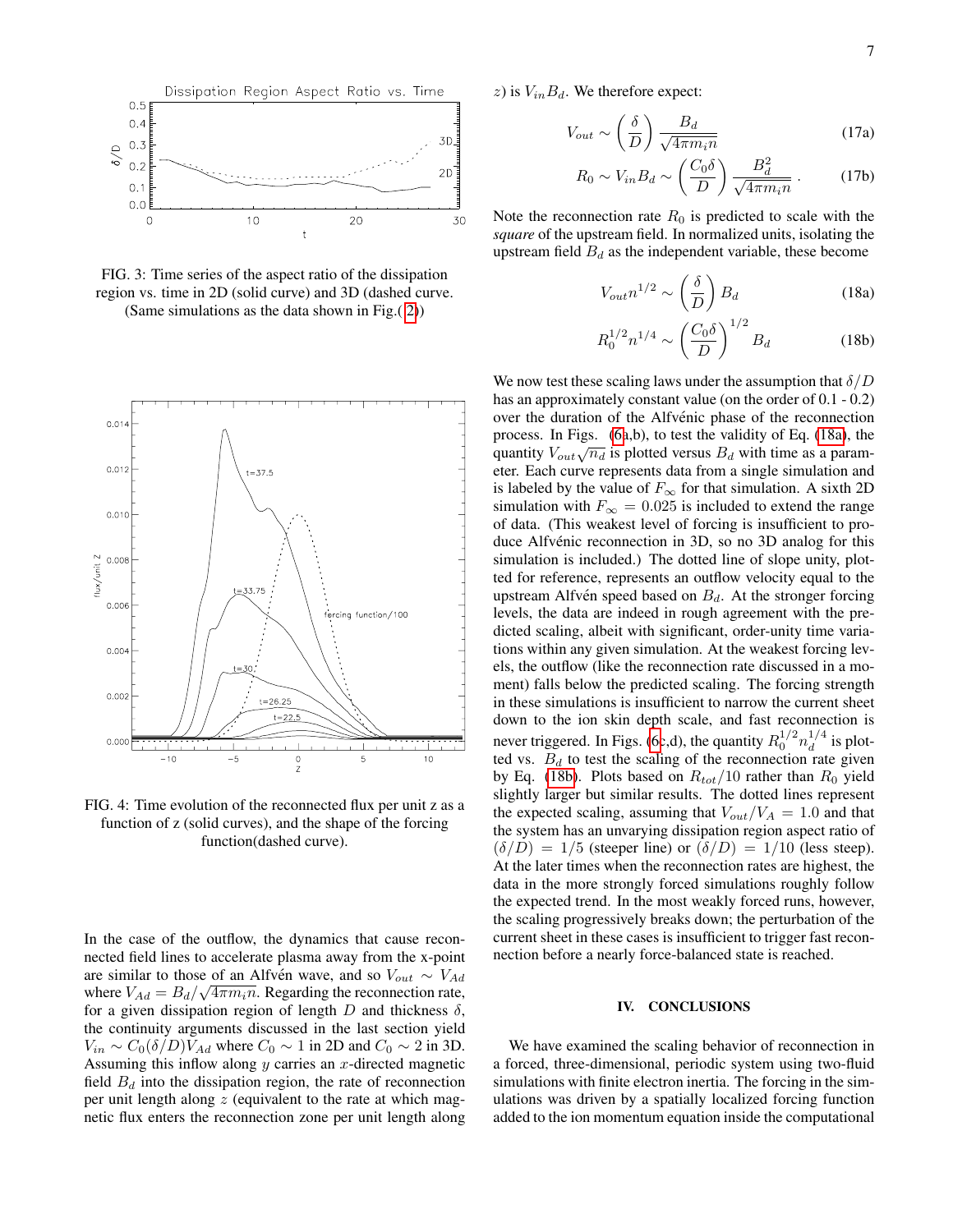

<span id="page-7-14"></span>FIG. 5: (color online) The gray scale plot in this figure shows  $J_z$  in the central plane of the forced current sheet at  $t = 12.188$  in the 3D simulation with  $F_{\infty} = 0.2$ . The over-plotted vectors (blue online) show the relative magnitude and direction of  $V_i = J_i/n$  in the same plane.

domain. We initialized the system with a one dimensional, broad current sheet equilibrium that was tearing-mode stable; three dimensional structure entered through the localization of the forcing function. Comparisons were made to analogous two-dimensional simulations.

In the two dimensional case, as found our previous work in larger 2D systems [\[19\]](#page-8-4), sufficiently strong levels of forcing were found to produce a quasi-steady Petschek-like reconnection configuration with a dissipation region aspect ratio  $\delta/D \sim 0.1 - 0.2$ . The forcing function produces a pileup of magnetic flux in the upstream region and hence an increase in the upstream magnetic field, until the reconnection rate becomes sufficient to prevent further pileup of magnetic flux. The flux pile-up typically halts once a relatively thin current sheet is formed—between 0.5 and 1.0 ion skin depths in width—at which point the magnetic separatrix opens up, and fast, Alfvénic reconnection begins, leading to a period when the upstream reconnecting field  $B_d$  is relatively stable. The rate of reconnection per unit length along the (ignorable)  $z$  direction was found to scale roughly like  $B_d^2$ , as expected from simple scaling arguments, although significant time variations are observed during the course of any given run than cannot be explained by this simple scaling.

In three dimensions, freedom of the plasma to flow out in the  $\pm z$  directions makes the forcing function less effective at compressing plasma; the resulting flux pile-up is weaker in 3D, convection dominates over compression in the upstream region, and the period of reconnection is shorter than in comparable 2D systems. The localization of the magnetic island along z in 3D makes it possible to define a total reconnection rate, rather than a rate per unit length, as in 2D. For sufficiently strong forcing, this total rate, like in 2D result, was found to be roughly proportional  $B_d^2$ .

To directly compare the 2D and 3D reconnection rates one must translate the 3D rate into a rate per unit  $z$ , as in 2D. Two rough methods of extracting such a quasi-2D rate from the 3D data were described – one of which is simply to divide the total rate in 3D by the width of the forcing function – with similar results. When either of these two rates are plotted as a function of the upstream magnetic field, the 2D and 3D results are comparable. On the other hand, the distribution of reconnected magnetic flux in 3D becomes strongly skewed at late times by the flow of electrons in the current layer, and near the edge of the forcing function, the flux builds at local rates that can substantially exceed the 2D values.

## Acknowledgments

This work was supported by NSF grant 0238694, DOE grant DE-FG02-07ER54915, NASA grant NNX07AR49G, and EPSCoR. Simulations were done at Dartmouth College.

- <span id="page-7-0"></span>[1] J. E. Borovsky, R. J. Nemzek, and R. D. Belian, JGR, 98, A3, 3807-3813, 1993.
- <span id="page-7-1"></span>[2] J. A. Miller, P. J. Cargill, A. G. Emslie, G. D. Holman, B. R. Dennis, T. N. LaRosa, R. M. Winglee, S. G. Benka, and S. Tsuneta, JGR 102, A7, 14,631-14659, 1997.
- <span id="page-7-2"></span>[3] J. Birn, J. F. Drake, M. A. Shay, B. N. Rogers, R. E. Denton ,M. Hesse, M. Kuznetsova , Z. W. Ma , A. Bhattacharjee, A. Otto , et al., J. Geophys. Res. 106 , 3715 (2001).
- <span id="page-7-3"></span>[4] J. Birn, M. Hesse, J. Geophys. Res. 106, 3737 (2001).
- <span id="page-7-4"></span>[5] Z. W. Ma and A. Bhattacharjee , Geophys. Res. Lett. volume 106 3773 (2001).
- <span id="page-7-5"></span>[6] A. Bhattacharjee, Z. W. Ma, X. Wang, Phys. Plas. 8, 1829 (2001).
- <span id="page-7-6"></span>[7] P. L. Pritchett J. Geophys. Res. 106 3783 (2001).
- <span id="page-7-7"></span>[8] B. N. Rogers , R. E. Denton , J. F. Drake , and M. A. Shay , 87 , 195004 (2001).
- <span id="page-7-8"></span>[9] M. A. Shay, J. F. Drake, and B. N. Rogers, J. Geophys. Res. 106, 3759 (2001).
- <span id="page-7-9"></span>[10] A. Zeiler, D. Biskamp, J. F. Drake, B. N. Rogers, M. A. Shay, M. Scholer J. Geophys. Res. 107, 1230 (2002).
- <span id="page-7-10"></span>[11] M. Scholer, I. Sidorenko, C. H. Jaroschek, R. A. Truman, A. Zeiler, Phys. Plas. 10, 3521 (2003).
- <span id="page-7-11"></span>[12] J. D. Huba and L. I. Rudakov , Phys. Rev. Lett. 93 , 175003 (2004).
- <span id="page-7-12"></span>[13] R. Fitzpatrick, Phys. Plasmas 11, 937 (2004).
- <span id="page-7-13"></span>[14] M. A. Shay, J. F. Drake, M. Swisdak, and B. N. Rogers,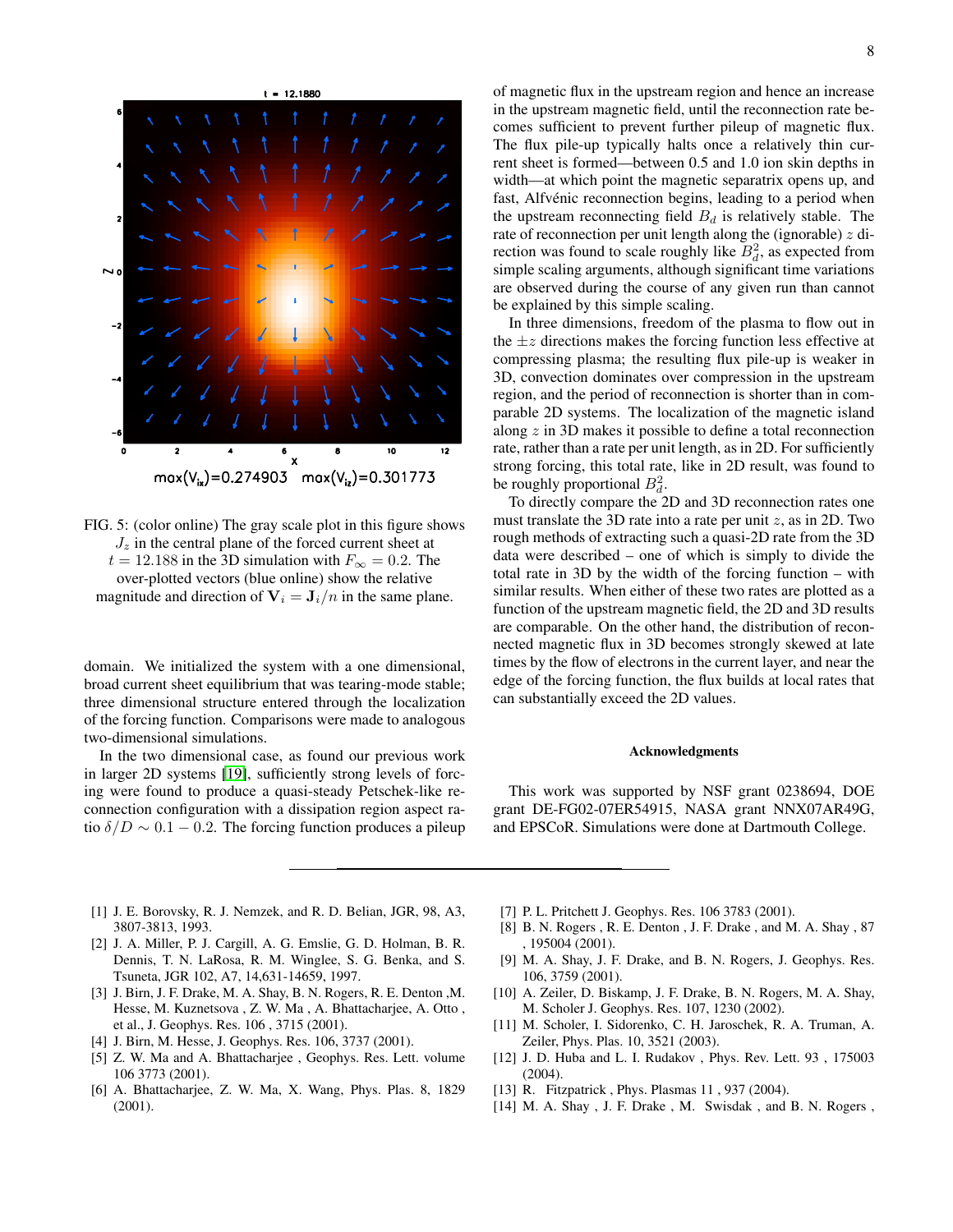9



<span id="page-8-13"></span>FIG. 6: (color online) (a)  $V_{out}\sqrt{n}$  vs.  $B_d$  in 2D, (b)  $V_{out}\sqrt{n}$  vs.  $B_d$  in 3D , (c)  $\sqrt{R_0} \sqrt[4]{n}$  vs.  $B_d$  in 2D, (d) $\sqrt{R_0} \sqrt[4]{n}$  vs.  $B_d$  in 3D

Phys. Plasmas 11 , 2199 ( 2004) .

- <span id="page-8-0"></span>[15] P. Ricci, J. U. Brackbill, W. Daughton, G. Lapenta, Phys. Plas. 11, 4489 (2004).
- <span id="page-8-1"></span>[16] P. A. Cassak, M. A. Shay, and J. F. Drake, Phys. Rev. Lett. 95, 235002 (2005).
- <span id="page-8-2"></span>[17] L. Chacón, A. N. Simakov, A. Zocco, Phys. Rev. Lett. 99, 235001 (2007).
- <span id="page-8-3"></span>[18] Furth, H.P., J. Killeen, M.N. Rosenbluth, Phys. Fluids, 6, 459 (1963).
- <span id="page-8-4"></span>[19] B. Sullivan, B. N. Rogers, and M. A. Shay, Phys. Plasmas 12, 122312 ( 2005 ).
- <span id="page-8-9"></span>[20] L. I. Rudakov, J. D. Huba, Phys. Rev. Lett. 89, 095002 (2002).
- <span id="page-8-10"></span>[21] J. D. Huba, L. I. Rudakov, Phys. Plas 9, 4435 (2002).
- <span id="page-8-11"></span>[22] M. Hesse, M. Kuznetsova, K. Schindler, J. Birn, Phys. Plas. 12, 100704 ( 2005 ).
- <span id="page-8-12"></span>[23] G. Lapenta, D. Krauss-Varban, H. Karimabadi, J. D. Huba, L. I. Rudakov, P. Ricci, Geophys. Res. Lett. 33, L10102 ( 2006 ).
- <span id="page-8-5"></span>[24] J. Birn, K. Galsard, M. Hesse, M. Hoshino, J. Huba, G. Lapenta, P.L. Pritchett, K. Schindler, L. Yin, J. Büchner, T. Neukirch, and E.R. Priest, Geophys. Res. Lett. 32, L06105 (2005).
- <span id="page-8-6"></span>[25] P. L. Pritchett. J. Geophys. Res. 110, A10213 (2005).
- <span id="page-8-7"></span>[26] J. D. Huba. Phys. Plas. 13, 062311 (2006).
- <span id="page-8-8"></span>[27] N. Bessho, A. Bhattacharjee. Phys. Rev. Lett. 95 245001 (2005).